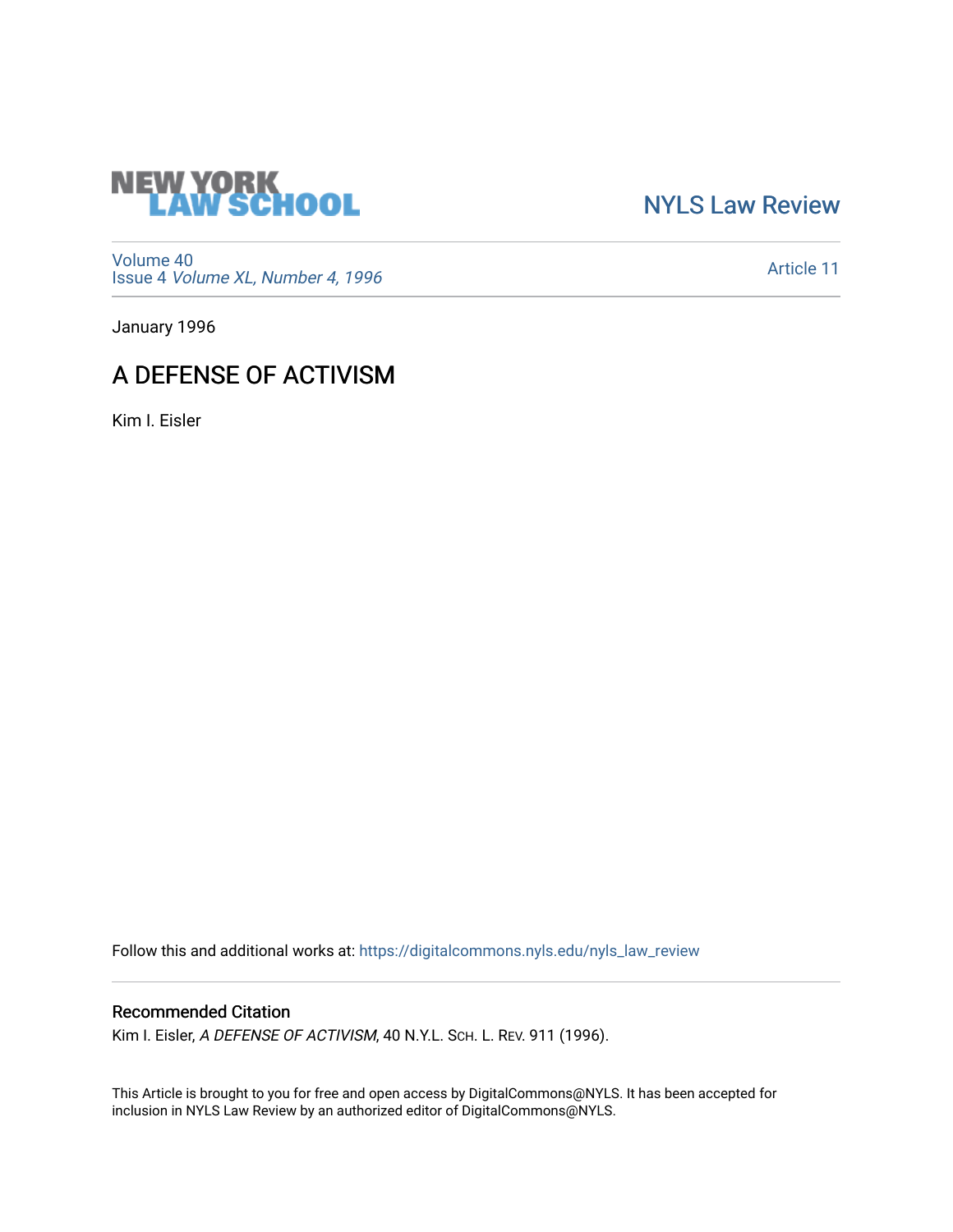## Kim **I.** EISLER

Is there virtue in a center that holds, or should we again hold out hope that the progressive liberal wing itself may once become resurgent? At the outset, I must admit bias.

As a Jew who grew up in the heart of the Bible Belt, I prayed in my public school and frequently invoked the name of Jesus. "In Jesus' name we pray," somehow made its way to the end of the otherwise dualistic "Lord's Prayer," as it was known to gentiles, and the "23rd Psalm," as it was known to me. Around Christmas time, the thirty other children in my class sang "Silent Night." My father had requested that I not participate, so my teachers, not knowing what else to do with me, stuck me in the hallways of the Perrymont Elementary School, where I paced until the religious exercise was done. Nowadays, I frequently remind my Bible-thumping friends, of which I have many, that my sin-filled past is the result of an environment that permitted prayer in the public schools. '

In the late 1950s, while this was happening, the attitude of the United States Supreme Court, then much under the sway of our great Jewish hero Felix Frankfurter, was that the Court should defer to the states on political matters.<sup>2</sup> But, like the citizens of many other southern states, we Virginians were not exactly under a legislature that was a model of democratic government, as Frankfurter's philosophy so frequently seemed

*2. See, e.g.,* Colegrove v. Green, **328 U.S.** 549 (1946). Frankfurter's plurality opinion in *Colegrove* declared the Ilinois Congressional election apportionment controversy to be essentially political in nature and therefore not an issue for the Court to address. *Id.* at 552. Sixteen years later, Frankfurter remained steadfast in his commitment to judicial restraint when he refused to join the Court's opinion in Baker v. Carr, 369 **U.S. 186** (1962), which held that an equal protection claim regarding the apportionment of Tennessee state elections constituted a justiciable issue for federal courts. *Id.* at 209. In his lengthy dissent to that case, Frankfurter again stressed that the judiciary has no authority to interfere with "political entanglements." *Id.* at 267. Despite the fact that history now correctly judges Frankfurter as the purest disciple of judicial restraint, the liberal glow from his pre-Court career, particularly his defense of Sacco and Vanzetti, blinded many to the reality that his ideological ground had shifted to the right.

911

<sup>\*</sup> National Editor, Washingtonian Magazine, Washington, D.C.

<sup>1.</sup> For the most part, school districts in the South simply ignored Supreme Court decrees on school prayer. *See* Diane Henry, *Prayer: An Issue Without an Amen,* N.Y. TIMEs, Apr. 20, 1980, at 3 (claiming that organized prayer is practiced everyday in public schools across the country). I cannot recall any assembly or football game in which prayer was not invoked. The fact that prayer was allowed in the schools, I am told, accounts for the fact that no crime, drinking, or immorality existed in the South.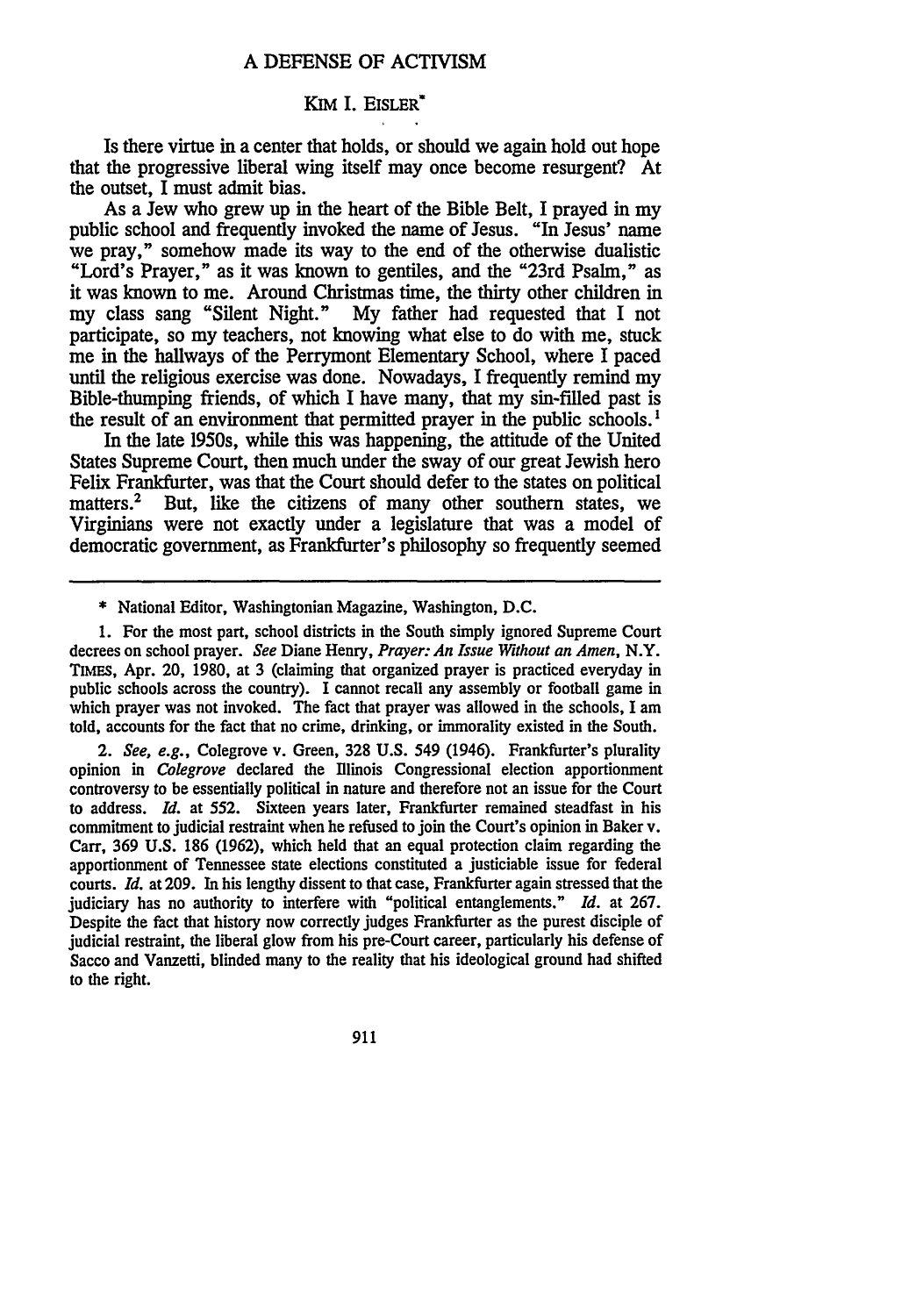to presume.<sup>3</sup> Not only did literacy tests and the poll tax effectively ban most blacks from voting, but malapportionment gave vast amounts of political influence to small counties in rural Virginia while keeping representation from such bastions of liberalism as Alexandria and Norfolk at bay. Even my city of Lynchburg, where urban renewal was viewed as an attempt by Communists to get a foothold in the Blue Ridge, seemed like Athens, compared to the attitudes in surrounding Bedford and Campbell Counties, which had grossly disproportionate representation in the legislature.<sup>4</sup>

So there we were: a state government dominated by undemocratic parochial interests and a federal Congress much controlled by southern senators like our own Harry Flood Byrd and A. Willis Robertson, father of Pat.<sup>5</sup> The end of the seniority system, which would partially end their control, was still years away. And we had a Supreme Court that until 1962 extolled judicial restraint and refused to throw itself into the "political thicket." <sup>6</sup>

In 1954, when the Supreme Court shocked the world by its dramatic ruling in *Brown v. Board of Education,'* it marked more of a realization of what was possible than a dramatic sea-change. I was in kindergarten when the *Brown* decision came down, but had no black classmates. Nor would I share a classroom with black students until eighth grade, some seven years later. By the time I emerged from high school, some eleven years after *Brown,* my town still had a dual school system and virtually the only blacks who made it to the white high school were specially-

4. Unlike the arrangement in most states, incorporated cities in Virginia are not part of counties, but jurisdictional islands. Lynchburg was nested between three counties, Amherst, Bedford, and Campbell. Before the Civil War, Lynchburg was one of the wealthiest communities in the United States, and although today it is best known as the home of evangelist Jerry Falwell, in former days the town was better known as an industrial giant on the James producing primarily steel and shoes. Much of its wealth was derived from the fact that many Appalachian coal barons made it their home.

**5.** Byrd was chairman of the Senate Finance Committee. Robertson was the longtime head of the Senate Banking Committee.

*6. See supra* note 2 and accompanying text.

7. 347 U.S. 483 (1954).

*<sup>3.</sup> See Colegrove,* 328 U.S. at 554 (Frankfurter, J., plurality) ("If Congress failed in exercising its powers [to secure fair representation by the States], . . . the remedy ultimately lies with the people."); *Baker*, 186 U.S. at 270 (Frankfurter, J., dissenting) ("In a democratic society like ours, relief must come through an aroused popular conscience that sears the conscience of the people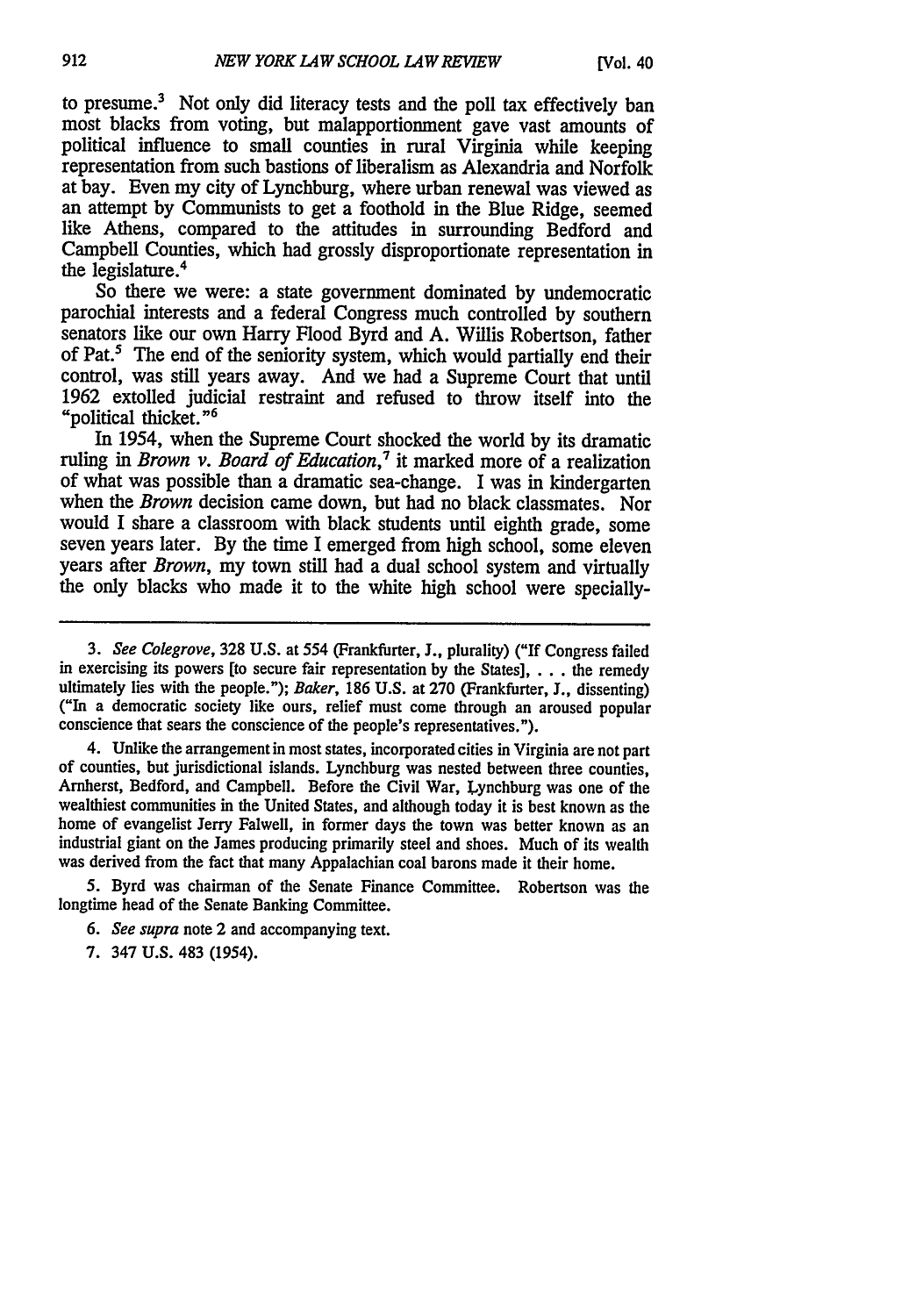recruited star athletes, who helped us win the state championship in football.<sup>8</sup>

Throughout the late 1950s, black residents of our town could be picked up and arrested for nothing more than being somewhere they were not supposed to be. Then, in a heralded case in the 1960s, sixteen-year-old Thomas Carlton Wansley was tried, convicted, and sentenced to death in one afternoon for the rape of a fifty-four year old woman during a drizzly December night.<sup>9</sup> The defendant's family members were required to view the trial from the courtroom's blacks-only section, otherwise known as the balcony. No one found that strange.

At the Paramount Theater on Main Street, well into the 1960s, black movie-goers were confined not only to a balcony, but to the second balcony where their heads nearly scraped against the roof of the building. As late as 1970, long after Congress had passed public accommodations laws, I can remember restaurants that tried to get around the law by splitting into halves and seating black customers in one half and white customers in the other. And rather than integrate public swimming pools, local leaders had them bulldozed and filled.<sup>10</sup> Private pools were then built in white neighborhoods, while the city spent public money to build new roads that led to them. I suspect that intellectuals at places such as Harvard Law School argued endlessly in the mid 1950s and early 1960s, as the Warren Court gained its stride, that the center was not holding; that for years under the influence of Frankfurter and his allies, the Court had

**9.** Wansley's life was saved when his court-appointed lawyer died of a heart attack shortly before Wansley's scheduled execution. Family members then hired William Kunstler who won a new trial based on the fact that the trial court had failed to keep a written record or transcript of the proceedings. In the mid 1980s, Wansley was paroled from prison and now still works for a state road crew, but not as a convict. Wansley v. Virginia, 368 F.2d 71, 72-73 (4th Cir. 1966), provides a summary of the facts surrounding Wansley's conviction.

10. Lynchburg at least kept its public schools open when the federal government finally forced it to desegregate. In the neighboring Prince Edward County, the supervisors simply closed the school system. The Supreme Court addressed this very issue in Palmer v. Thompson, 403 U.S. **217** (1971) (5-4 decision). In *Palmer,* the Court held that the city council of Jackson, Mississippi did not deny petitioners' right to equal protection when the city closed several public pools after being ordered to desegregate them. *Id.* at 226.

<sup>8. 1</sup> am specifically thinking of linebacker Carl Crennell who later went on to be an All-American at West Virginia and led his professional team to the Canadian Football League's Gray Cup. As a senior in high school, Crennell appeared in a school assembly in KKK robes, although until he took off the hood, no one realized who he was. It is doubtful that such a humorous and good-spirited display of racial awareness could take place in today's more sensitive atmosphere. In fact, it's doubtful that anything involving the Klan would find its way into a school skit.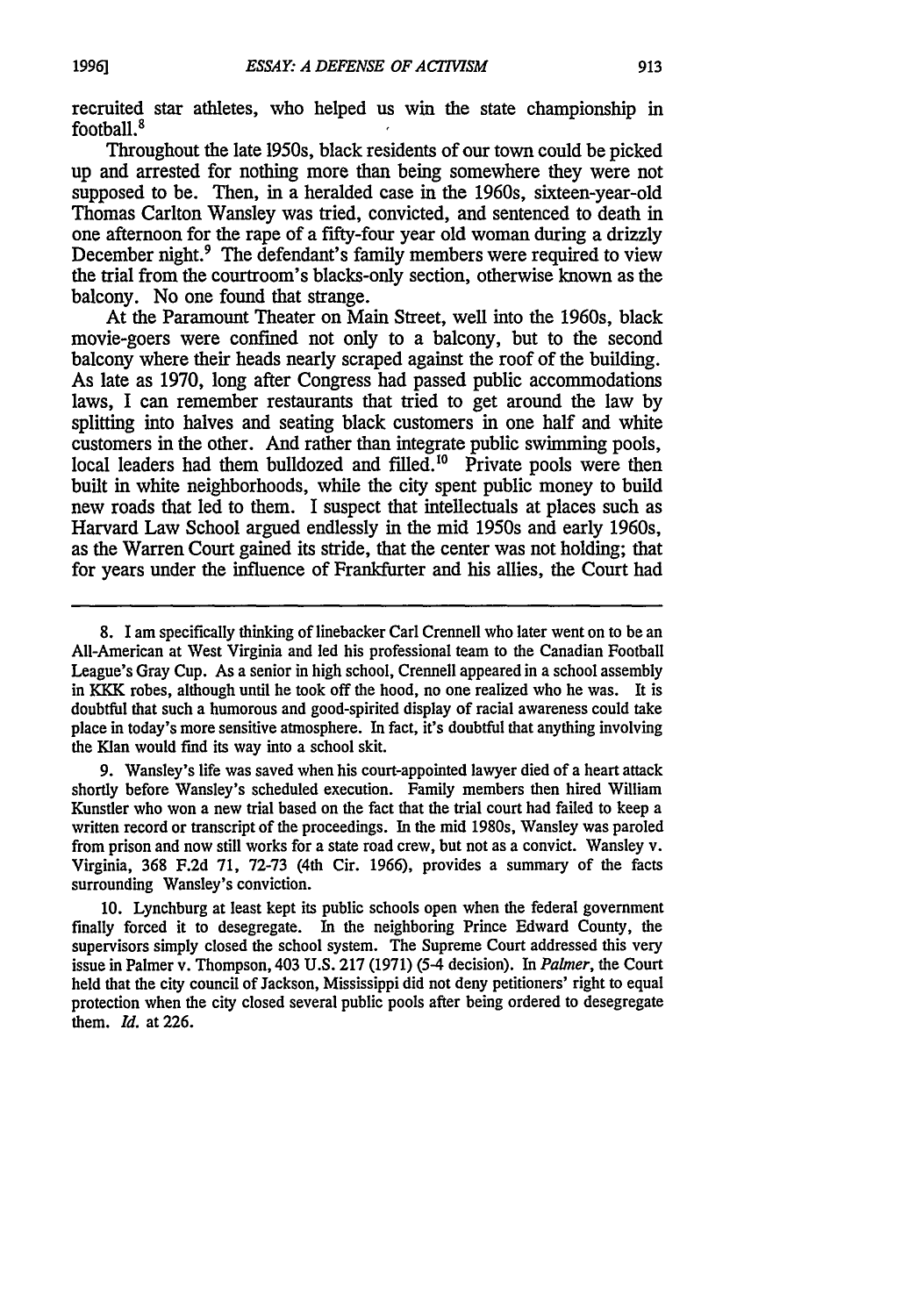been a bastion of restraint and consistency, but was then careening dangerously to the left.<sup>11</sup>

Who would have imagined that Earl Warren's failure to achieve his dream of the presidency in 1952 would have resulted in a stewardship that would not have the restrictions of an eight-year presidency, nor require the approval of Congress for virtually every action he would want to take?

Nor did there seem to be a particular reason to suspect, at the time of his appointment, that the fires of justice and social change would burn so passionately in Chief Justice Warren. Most of us would not begin to know Earl Warren until that great day in 1954 when the world changed and "separate but equal" was exposed as the great lie that it was.<sup>12</sup>

Overnight Warren became a hated man, and in our area, like much of the South, it did not take long for the big billboards to go up along the highways: "Impeach Earl Warren."<sup>13</sup><br>From 1954 until his retirement from the Court in 1969, Warren gave

hope that the United States Supreme Court could be used as an instrument of social change, one that could short-circuit the inadequacies of legislative rule. Let scholars argue about how the Supreme Court had become too powerful, an unelected Congress legislating from the bench. For those of us at Ground Zero, the Court was our only hope, so tight were the forces of conservatism that held down alternative non-violent methods of change. No one can seriously doubt that had our country not been blessed with a leader like Earl Warren, the civil rights revolution would have been far bloodier, far uglier, than it was.<sup>14</sup>

I recite this personal recollection to illustrate that this argument over the shifting power blocs and the direction of the Court is anything but theoretical or academic. To argue whether or not the "center holds" invites much semantical bickering: What is the center? What positions represent the center at different points of time? What does it mean to

13. When President Kennedy was killed in 1963, I was a patrol boy. Schools were let out early, and kids ran by yelling, "The nigger lover is dead."

14. I honestly do not think anyone can quarrel with this point. The Civil Rights Movement was bloody. Lives were given in the struggle. Yet as difficult as it was, compared to the South African model, things could have been so much worse.

<sup>11.</sup> If one searches Frankfurter's letters, collected at the manuscript room of the Library of Congress, not only would a wonderful, fascinating afternoon speed by, but one would find many letters expressing this viewpoint from Frankfurter to his former teaching colleagues and star students, particularly former Yale professor Alexander Bickel.

<sup>12.</sup> *See* Brown v. Board of Educ., 347 U.S. 483 (1954) (overruling Plessy v. Ferguson, 163 U.S. 537 (1896)). I do not think this contradicts what I have said about an immediate sea-change. True, the decision did not immediately integrate the schools, but in terms of symbolism, it was obviously stunning.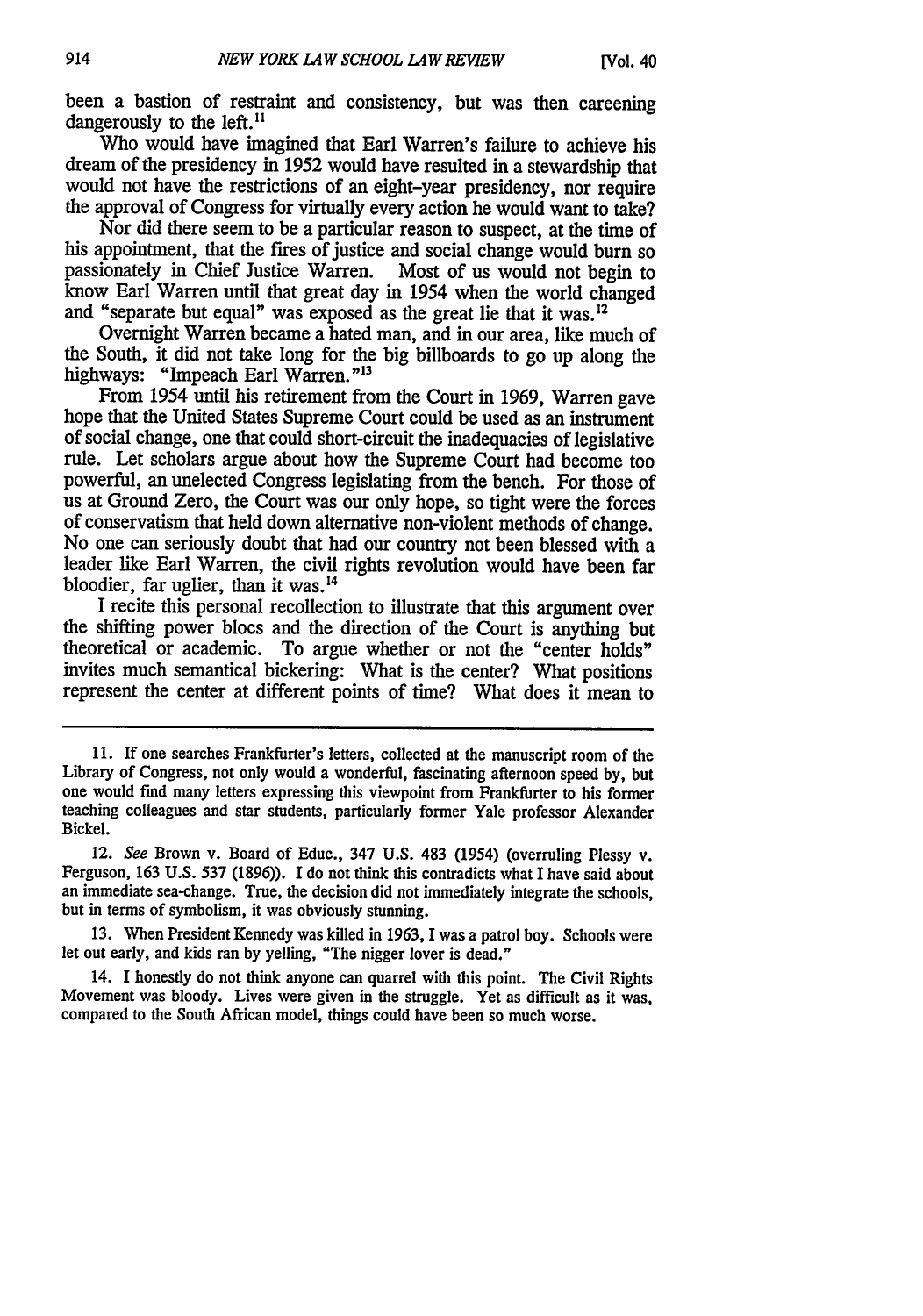hold? To use a football analogy, the defense can hold by yielding only a field goal. But some defenses hold with heroic goal-line stands that give up no points. How much ground can the left yield and still feel it has held? Is there inherent virtue in moderation? What about expectations? Holding ground against a Court full of Scalias might be quite different than holding ground against a Court full of O'Connors. Goalposts move.

After arguing about semantics, many will turn to cases—and anyone taking any position can find four cases that support either premise. Because of my background, I look at the Court from a much broader perspective. Will it be there for us when we need it again? Obviously with the makeup of the current Court, one cannot have a lot of confidence. But neither am I ready to give up, nor concede that the now likely re-election of President Clinton, free in his second term to do his will without regard to politics, will not move the Court again towards the  $left<sub>.15</sub>$ 

It is easy to be fooled into thinking that the great majesty of the Warren Court derived from its long list of landmark opinions. But what that Court really accomplished was creating an atmosphere of justice at a pivotal moment in American history. They put the fear of justice into small-minded despots at every level of local and state government, as well as in business and industry. Suddenly, during the 1960s and 1970s, local politicians and governments began trying to anticipate what the Court might do. The fear of an action filed by a civil rights lawyer became an important lever for justice, and moved the progress of the country far beyond even what was mandated by the Court. Affirmative action was certainly a necessity, and thousands of employers began to take it upon themselves to make sure blacks were hired and visible, whether or not such employers had an official affirmative action plan filed with the Justice Department.<sup>16</sup>

16. No modem political issue is filled with more hypocrisy than the one over affirmative action and preferential hiring. No one believes in the concept of a color-blind society more than I do. When I first became a newspaper reporter in Mississippi in 1975, I attempted for a time to write stories that never directly identified or revealed a person's race. This was a reaction to the policy of my home town paper in which everyone was identified by race. This idea failed when I was accosted by an angry group of black "concerned citizens," who called me a racist for not identifying a policeman as black who had saved a child's life in a fire. But what I find amusing is when politicians argue, for example, that firemen should be hired on their merits and minorities should not be promoted simply because of their race. The fact is that for

*<sup>15.</sup>* My reading of the Court from Washington is that the next President may have as many as three more appointments to the Supreme Court. Justice Stevens, 76, is certain to retire. Rehnquist, 71, and O'Connor, 65, are likely to call it quits. Both have been beset by medical problems, and O'Connor did not help things recently by breaking her shoulder in a skiing accident.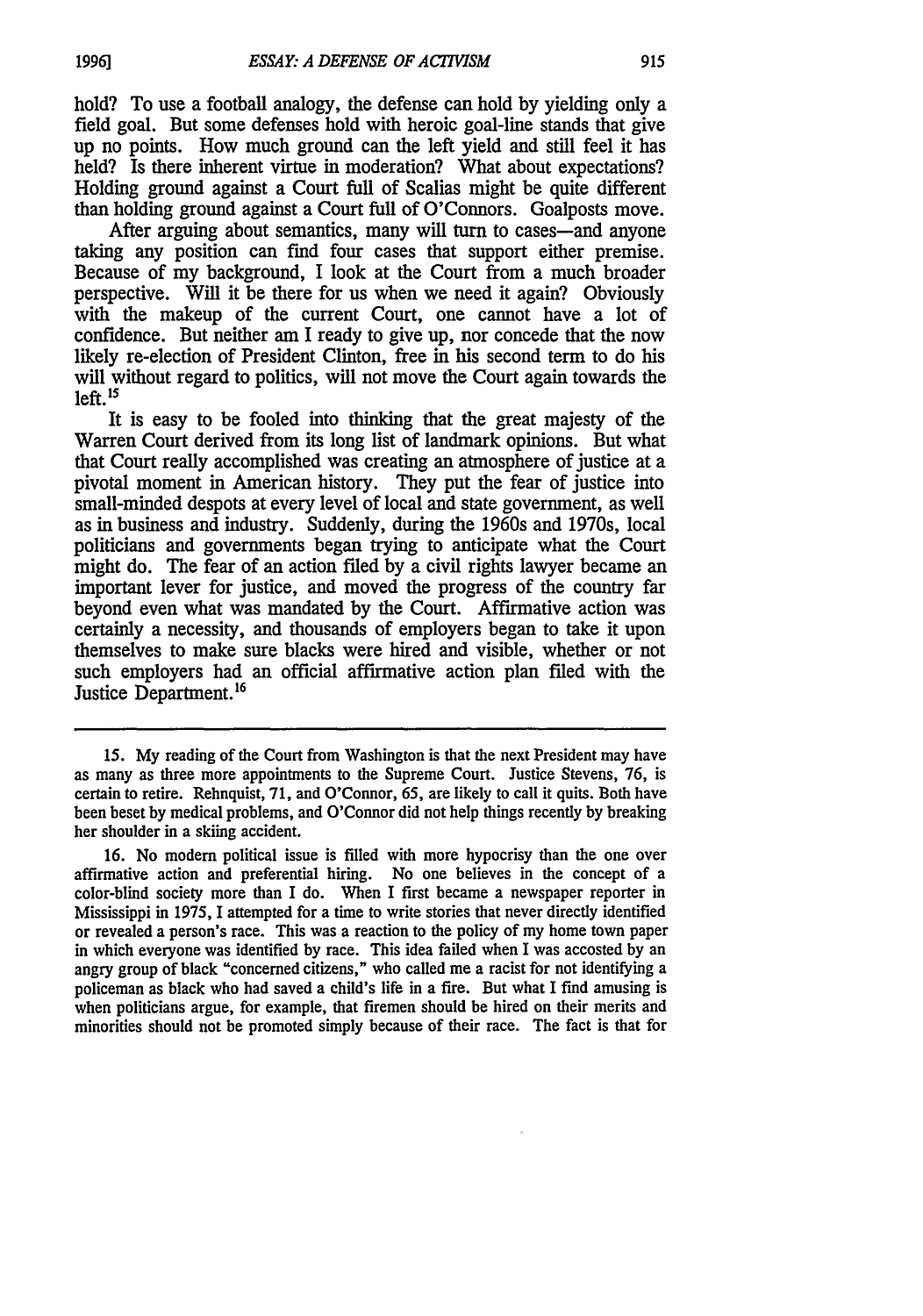For those who did not feel that way, the federal courts certainly got their attention. And at the end of the Great Society pipeline, there was always a local government that would award the contracts and appropriate the money. Yet in places like my home town, as noted, even urban renewal funds were rejected as "red."

In places like Shelby, Mississippi, local county supervisors refused to expend money even to pave streets in black neighborhoods. Yet courageous federal judges, such as the legendary William Keady of the Northern District of Mississippi, stepped in to become de facto city managers, housing czars, and road builders. Did Keady and his colleagues stretch the role of the federal judiciary? You bet. Was there any nonviolent alternative to get done what was necessary? There was not.

My perception of judicial restraint, as seen from the South upwards, has been that too much injustice can be excused by the mere warmth of democracy. But we were not always a democratic country, because large numbers were historically disenfranchised. Furthermore, we still are not a democratic country, because the founding fathers deliberately structured the government in Republican form to minimize the power and influence of an elitist majority. And finally, even if we were a truly democratic country, without the Bill of Rights we would have no better a system of government than any other; we would have simply a rationalization for a tyranny of the majority.

Yet one who watches our elected leaders attempt to "spread democracy" throughout the world must wonder if anyone realizes the mistake: It is not "democracy" that needs to be shipped to Haiti, Eastern Europe, and Africa, it is the Bill of Rights. Nothing short of planet-wide adherence to its principles should be accepted.

But much of the history that brought on the Great Society and the power of the federal courts to implement the Bill of Rights is forgotten. As a result, we now face a rising conservative tide that, because of its ignorance of history, declares the Warren Court and the Great Society a failure. We have faced such conservative threats before and the liberal wing has held. Now it seems the best we can hope for is that the center will hold. But that in itself is a loss of yards.

When Warren Burger replaced Earl Warren as Chief Justice, one had to believe that the era of liberal Court activism was over. Yet even with

some 200 plus years of our country's history, people have not been hired on merit, and there is no employer more guilty of patronage and nepotism than local government-run fire, police and road departments. The idea that by eliminating racial preferences we will move to a system where people are hired for positions strictly on merit is an absurdity. We will simply go back to a system where people can hire friends, relatives, and people who look like them.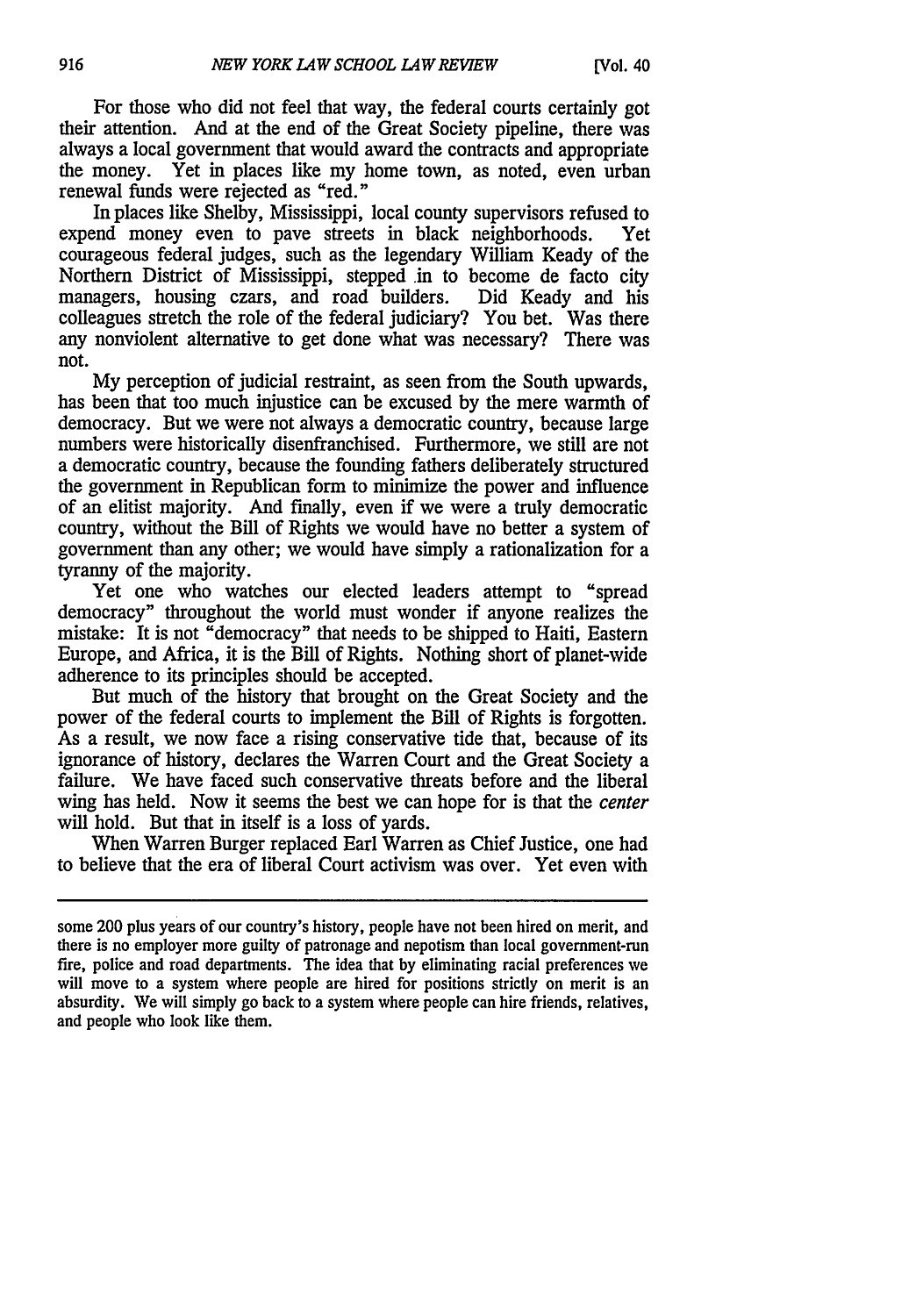Burger's commitment to assigning opinions to the least persuaded and his stern belief in writing the most narrow opinions possible, the Court forged on. In women's rights and employment discrimination, and in ensuring that aliens received social and educational benefits, the Supreme Court remained the rock of justice in our country. Surely the high-water-mark of Court liberalism came on that historic day of June 29, 1972, when the Supreme Court invalidated every death penalty law in the United States in *Furman v. Georgia.17*

Somewhere along the way, however, further progress became unthinkable; maybe it began in 1991 when the great Justice Brennan left the Court.

Now we are told to be grateful that the "center has held," because expectations in Brennan's absence have so dramatically fallen. To imagine that any Court in the near future would stop even such obviously disgusting displays as hangings and public shootings, as repulsive as they are, seems to be asking too much. If now we could just argue that the left has held, perhaps that would be a source of pride and accomplishment. Rather, we are told to just be glad that the center has held, as if there is virtue in mediocrity.

What I am suggesting was perhaps more clearly emphasized by Justice Black, who during his tenure often decried the mentality of lower court judges. They weigh everything, he would complain to the clerks. When you start weighing the public interest against a constitutional right, Black worried, justice is compromised.<sup>18</sup>

17. 408 U.S. 238 (1972). Even though *Furman* invalidated death penalty laws in existence at that time, it did not outlaw the death penalty *per se.* Rather, the *Furman* Court, through five separate concurring opinions, leaned toward the view that legislatures had placed too much unguided discretion in the hands of juries to decide the fate of defendants, *see id.* at 246-47 (Douglas, J., concurring), and that courts had allowed the death penalty to be applied arbitrarily and non-uniformly. *See id.* at 256 (Douglas, **I.,** concurring). During the several years after *Furman,* at least thirty-five state legislatures, as well as Congress, enacted modified death penalty statutes which accounted for the concerns addressed by the *Furman* Court. *See, e.g.,* Gregg v. Georgia, 428 U.S. 153, 179-80, 186-87 (1976) (validating one such statute enacted after *Furman* and holding that the death penalty did not always constitute cruel and unusual punishment).

The barbarism of execution rolls on across the country. I might be willing to entertain an argument that in the 1990s lethal injection will be construed by the Supreme Court as not cruel or unusual. 'Darn civilized, as far as such things go,' I would say. But electric chairs, hangings, and shootings continue to occur in America in the 1990s and no one says anything!

**18.** KIM I. EISLER, A **JUSTICE** FOR ALL 121 **(1993).** Other than in my own book, I am not sure if this has been documented. But the sourcing is through interviews with clerks to whom Justice Black spoke directly. It is interesting to note that none of the members on the historic Supreme Court that Justice Brennanjoined in 1956 were career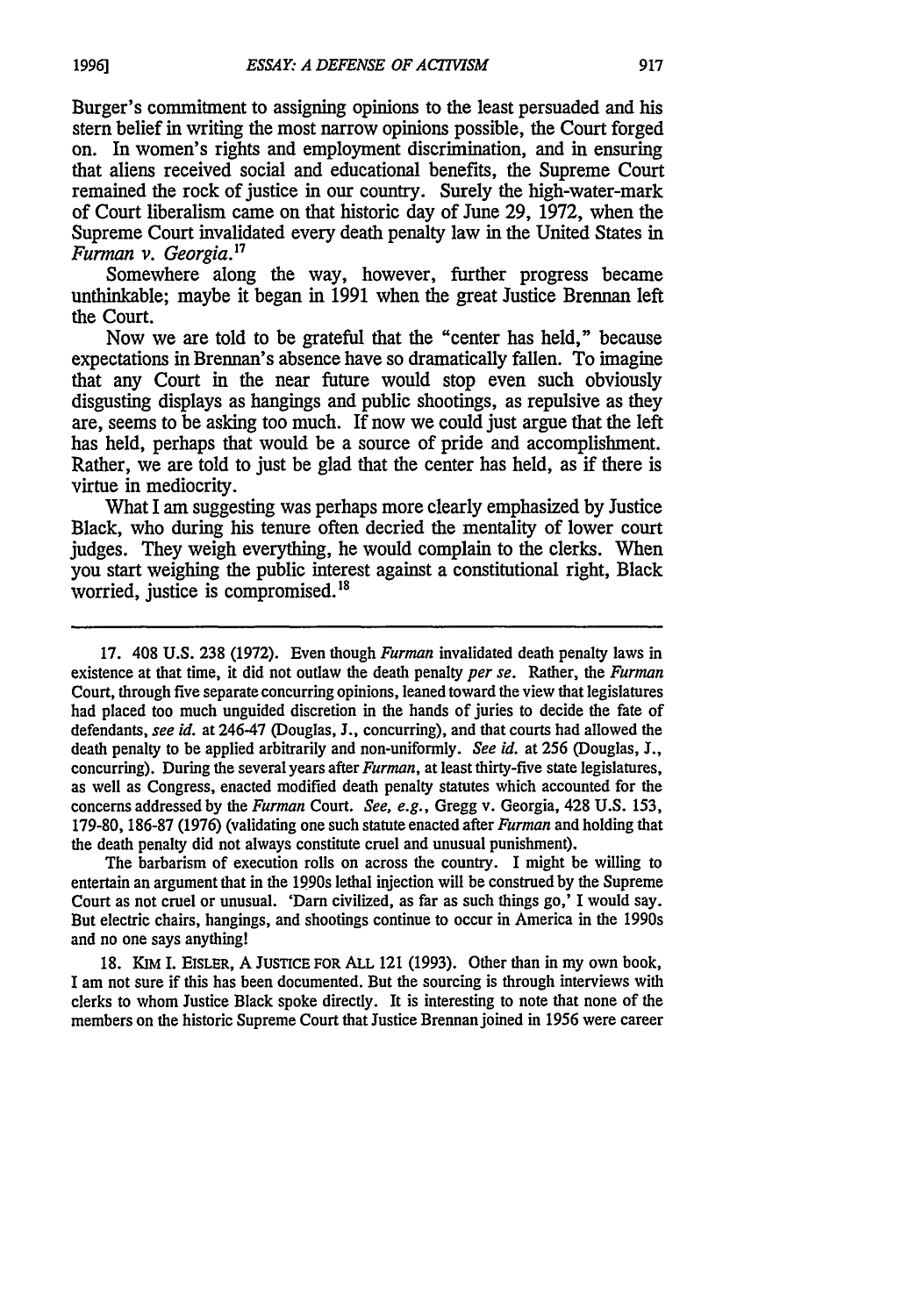The path that the Supreme Court has followed mirrors that of the more overtly political branches. The election of Jimmy Carter, a man who professionally had never been to Washington, marked the beginning of a long period in which the American people would cry for limited federal government.<sup>19</sup> Carter never had the opportunity to make a Supreme Court appointment. It would fall on President Reagan to appoint three new Justices to the Court: O'Connor, Scalia, and Kennedy. Yet historically, none of those three appointments would have as much significance as the one Justice he failed to place on the Court, Robert Bork.

Despite the furor that raged around the nomination of the  $\arch$ -conservative Bork, $^{20}$  when one peers through the cannon smoke, one conclusion is inescapable: He was clearly qualified by experience and intellect to serve as a Justice. In fact, judging from his enthusiasm and intellectual vigor, misguided as it may be, Bork would have been a dynamic Justice. Words once spoken of Theodore Roosevelt come to my mind when I think about Bork: "Sometimes wrong, sometimes right, but always in the fray."

Looking at what happened from a short-term basis, we ended up of course with the appointment of Justice Anthony Kennedy. He seems like a nice man, but  $\overline{I}$  cannot separate him in my mind from any of the other thousand or so members of fancy Olympic Country Club in San Francisco.

The legacy of the Bork fight reached its fullest flower with the appointment by President Bush of stealth nominee David Souter. By the time of Souter's appointment, it had become accepted conventional wisdom in Washington that no nominee in the post-Bork world could have a paper trail or have expressed strong opinions on anything. When in 1992, with the election of Bill Clinton, influential Republicans like Utah's Orrin Hatch were outspoken that any ideologically liberal

judges. The mix was wonderful: former senators, former attorney generals, former law professors, a former governor, and one of the most outstanding former corporate lawyers in the nation. Now we have a Court where virtually every member is a career judge. I happen to believe this pattern of modem appointment, that a person has to have judicial experience to be on the Supreme Court, is at the heart of the current Court's mediocrity.

19. It is interesting to note that until the election of Mr. Carter in 1976, every one of our post-war presidents, Ford, Nixon, Johnson, Kennedy, Eisenhower, and Truman, had come from the Washington establishment. Since Carter, only President Bush fit the insider mold, and he failed to last long.

20. *See* Joel Brinkley, *Angry Bork Says He Will Not* Quit Nomination Fight, N.Y. TIMES, Oct. 10, 1987, at 1, 13.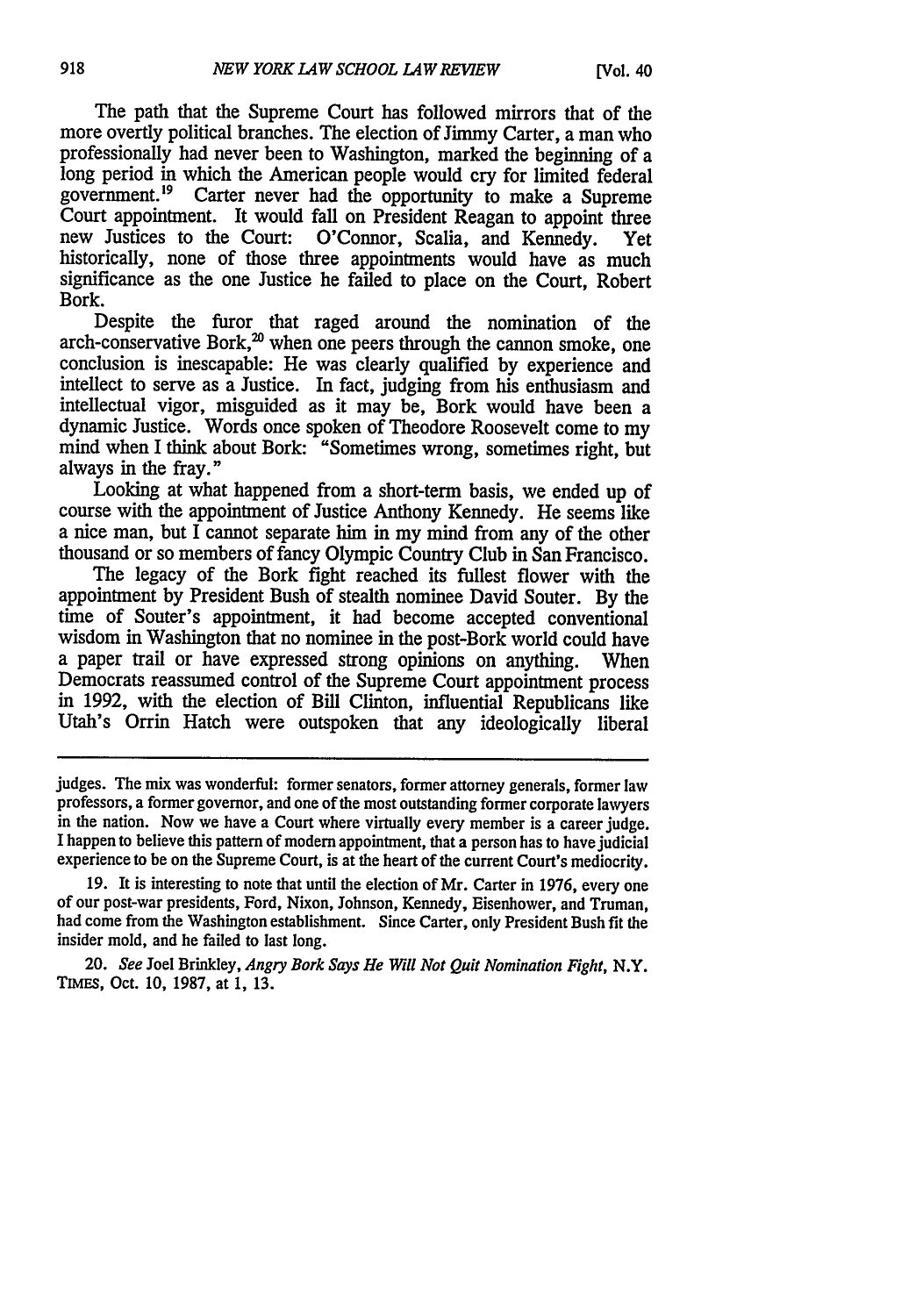appointees would be "Borked," as the Capitol's favorite new verb  $\overline{\text{went}}$ <sup>21</sup>

If there is an irony in any of this, it is that strong personalities in the cloistered world of the Court are often not born. The lives and careers of Justices Brennan and Powell seem fitting illustrations of this point. Brennan was a man who had never been involved in politics. He was a pipe-smoker and reader who often took the bus home from work. Powell was equally quiet and reserved. So was the second Justice Harlan. Yet each of these men grew to become an influential figure on the Court.

Contrast their roles with that of Justice Douglas, who for his liberal bluster may have been an influential public figure but was never to be an influential Justice. Indeed the very ambition that characterized his Indeed the very ambition that characterized his precocious public career made him a very unhappy Justice, and as late as 1964, he was still thinking about how he could use the Supreme Court as a stepping-stone to the Presidency. But would we have wanted a Court without his brilliance? $2^2$  The Court should have the advantage of having both extremes represented. Yet we now live in a world where the very type of Justices that Black warned of-the "weighers"-dominate the Court. No longer is the leading university professor in the land, the leading appellate lawyer, or the leading social activist material for the Court. The nominees are now all cut from the same cookie dough: former appellate level judges who by their instinct and nature seek compromise. But we are so much richer as a people and culture for having had a Douglas or a Black or a Frankfurter, three men who did not serve as judges before joining the Court.

It is possible to imagine, in fact, that had Bork won appointment to the Court, he might have been so strong a figure as to alienate his colleagues. His mental strength and stubbornness, rather than enabling him to dominate the Court, might have bonded his opponents together. Yet we have denied ourselves his intellectual vigor and the inevitable sparkle of public debate he would have brought to the Court. And as Senator Hatch has made clear, in doing so we have denied ourselves a host of original thinkers, such as Harvard Professor Lawrence Tribe, who is now deemed likewise unconfirmable.

<sup>21.</sup> *See* Anna Quindlen, *Public & Private; Justice for Justice Barkett,* N.Y. TIMEs, Feb. 16, 1994, at **A21** (discussing how a nominee to a federal circuit court was being "Borked" and "Thomased" **by** Senators Hatch and Thurmond as well as other members of the Senate Judiciary Committee).

<sup>22.</sup> In Douglas's papers at the Library of Congress, there is a folder of correspondence with his close friend and advisor, Clark Clifford. Douglas and Clifford corresponded about how they might maneuver Douglas onto the ticket with Lyndon Johnson in 1964. In 1968, Douglas would have been only 70, still younger than candidate Robert Dole is today.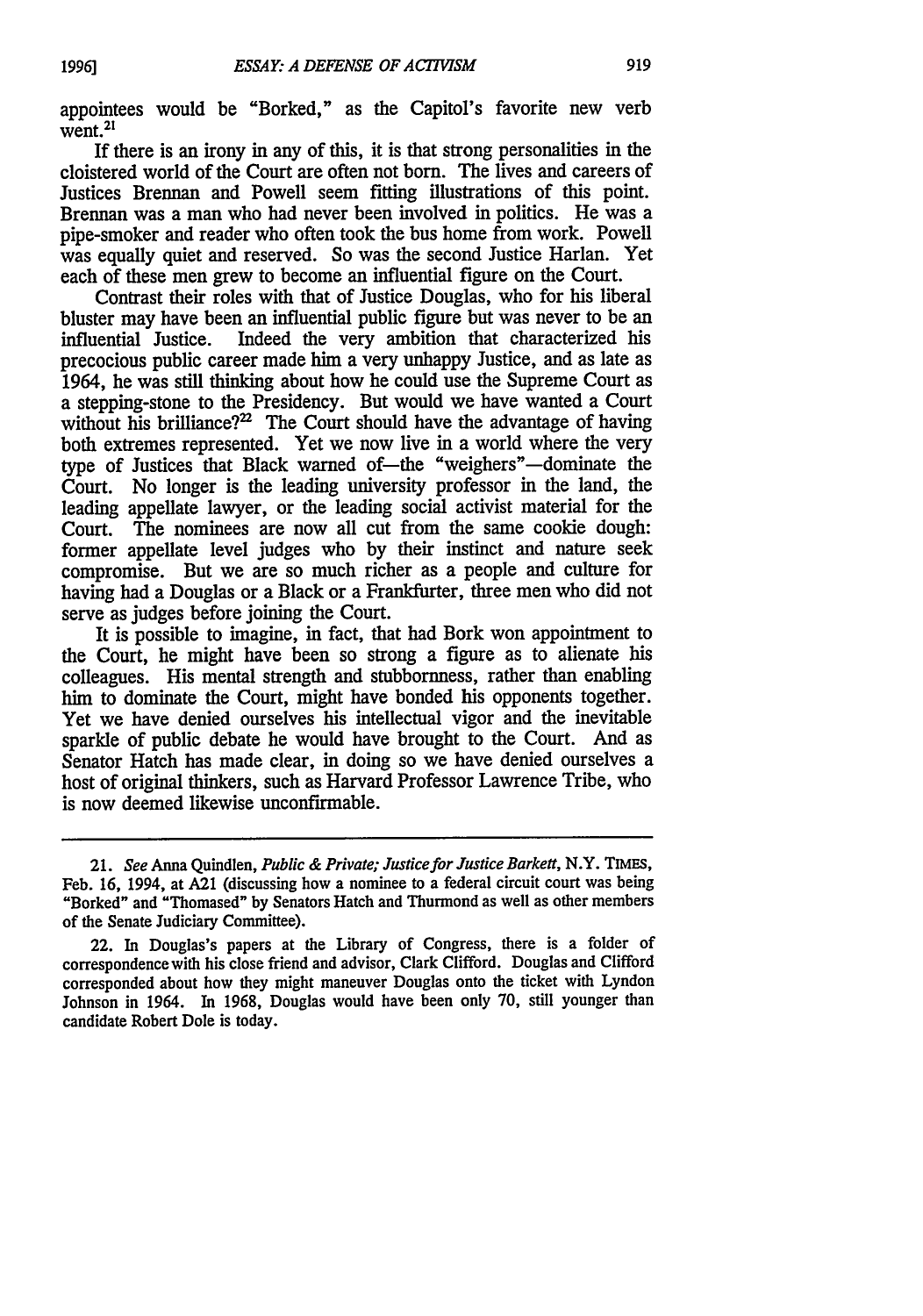We have seen the phenomenon of alienating colleagues in the past. The personalities and practices of two Justices come immediately to mind. One of course is Justice Frankfurter.

No sooner had a new Justice arrived on the Court than Justice Frankfurter would begin plotting to put that Justice's votes in his pocket. With Harry Truman's political appointees, like former Senators Harold Burton and Sherman Minton, and former Attorney General Tom Clark, Frankfurter's strategy was effective. None of those men came to the Court with much confidence, not when they suddenly encountered an ego and intellect of Frankfurter's size and majesty.

Yet Frankfurter had little impact on those who were his intellectual equals, such as Justice Black or Chief Justice Warren, whom he tried to undercut at every turn. It was widely assumed when Justice Brennan joined the Court in 1956 that he would be in Frankfurter's pocket. Indeed, that was probably a large part of the motivation for the appointment of Brennan. He would be another whom Frankfurter could control in his crusade for judicial restraint.

Frankfurter tried hard with Brennan, finding him an apartment, providing his law clerks, even placing his own person in as Brennan's secretary. What he did not appreciate was that Brennan, the product of a strong Irish family from Newark, had a reserve of inner calm and self-confidence that is rarely found in Washington. A man of little pretension and striking integrity and humility, Brennan won over the clerks and eventually would marry the secretary.<sup>23</sup>

Frankfurter's efforts during the 1962 case of *Baker v. Carr*<sup>24</sup> became so headstrong that he alienated even his own fellow conservatives, Clark and Whittaker. Whittaker himself would find working with Frankfurter so unpleasant, he quit the Court after *Baker v. Carr.'*

One of today's Justices most after the Frankfurter mold is Antonin Scalia. Like Frankfurter, Scalia was best known as an intellectuallyminded professor who shuttled in and out of government jobs. And like

24. 369 U.S. 186 (1962).

25. As I argue in my book, *Baker v. Carr's* significance lies not so much in what it did: set the state for reapportionment; but in what it resulted: the loss of two conservativejudges. *See* EisLER, *supra* note 18, at 126. Whittaker quit and Frankfurter suffered a stroke, presumably related to the stress of the defeat. Frankfurter was replaced by Justice Goldberg who became Warren's reliable fifth vote.

<sup>23.</sup> Frankfurter arranged for his friend Paul Freund, a former Brennan classmate, to send clerks. Frankfurter assumed the clerks would function as a pipeline and control mechanism for Brennan whom Frankfurter did not initially give much respect. The clerks found Brennan so engaging and he inspired such loyalty that Frankfurter was frustrated. Upon the death of Brennan's wife, Marjorie, in 1982, Brennan married his secretary, Mary Fowler. They are still together and live near Alexandria, Virginia.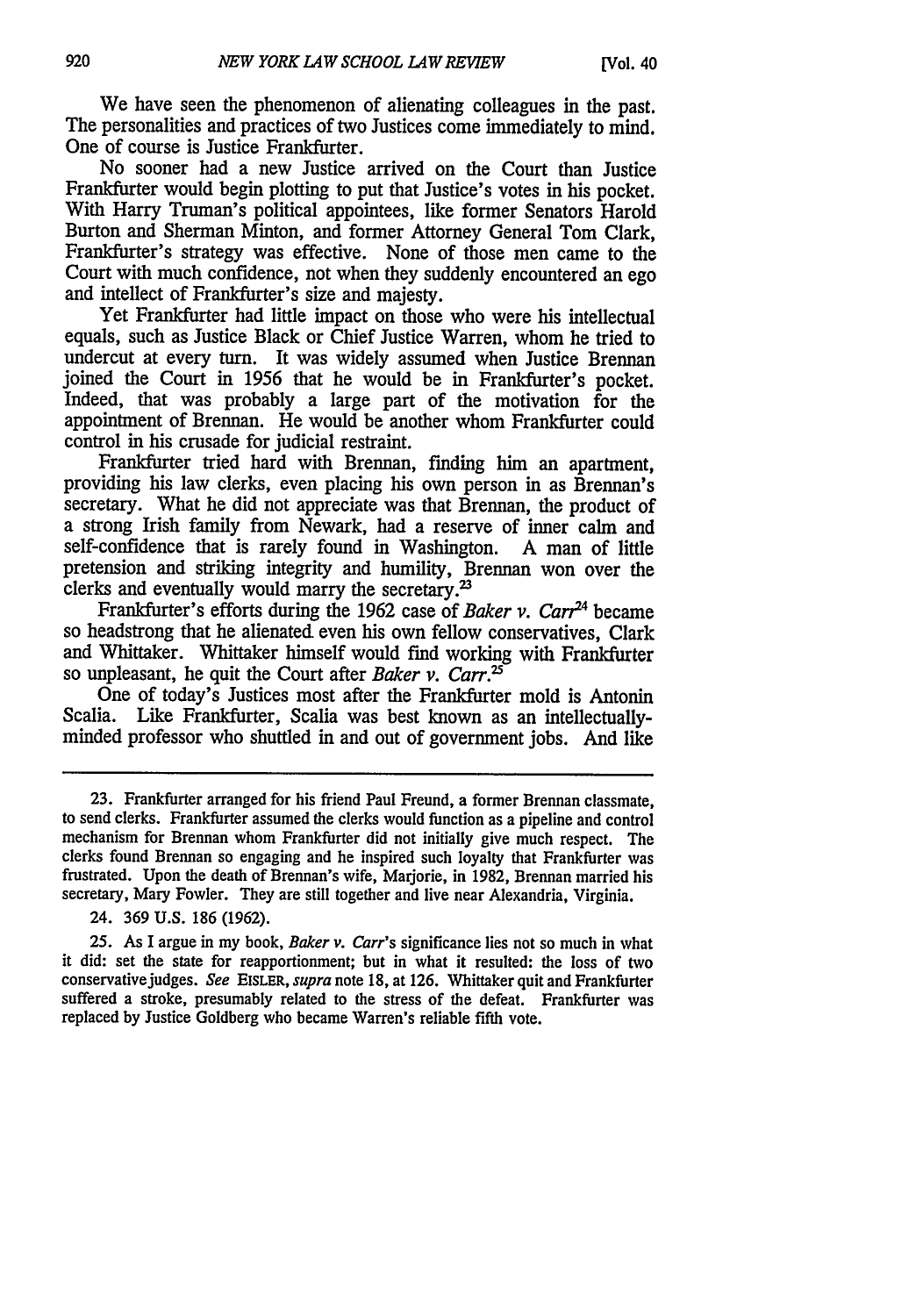Frankfurter's, Scalia's own self-confidence and arrogance more than occasionally rankles his colleagues, particularly Justice O'Connor. It is noteworthy that Scalia's closest friend on the Court is probably Justice Ginsburg, with whom he served on the D.C. Circuit and who shares his love of opera. $26$ 

There seems to be no current member of the Court who serves the role Brennan played for so many years: that of conciliator and consensus seeker. And part of the reason is that the muted personalities of the Court no longer call for such a person. Brennan operated on a Court that featured such irascible personalities as Marshall, Douglas, Frankfurter, Burger, and Black. Brennan's role, as often as not, was to get the headstrong liberals to adopt a more centrist position in order to possibly win over the vote of Byron White or, more often, Potter Stewart.

But in the wake of the post-Bork attitude—that justice must come from the non-descript center-the Brennan function becomes superfluous. There is certainly no extreme left on the Court anymore, and the bland personalities of the four "liberal leaning" Justices, Breyer, Ginsburg, Souter, and Stevens, hardly seem the type that need a calming influence. The withdrawal during the Reagan years of nominee Douglas Ginsburg illustrates just how vacuous one has to be to get a Court appointment. Ginsburg was adventurous enough to try smoking pot during his younger years,<sup>27</sup> like more than 66 million other people.<sup>28</sup> That was no good. He could not serve on the Supreme Court.

27. Linda Greenhouse, *Nominee for Supreme Court Says He Used Marijuana and Regrets It,* N.Y. TIMES, Nov. 6, 1987, at **Al;** Steven V. Roberts, *Ginsburg Withdraws Name as Supreme Court Nominee, Citing Mariuana 'Clamour,'* N.Y. **TIMES,** Nov. 8, 1987, at 1.

28. According to a study conducted in 1990 by the National Household Survey on Drug Abuse, more than 66 million Americans by that time had tried marijuana at least once, and 20.5 million of those people were using the drug regularly. Joseph P. Treaster, *Costly and Scarce, Marijuana Is a High More Are Rejecting,* N.Y. **TIMES,** Oct. 29, 1991, at **Al,** B4. More than 31.5 million people used marijuana at least once in 1979 alone, *id.,* which was the last year of the decade during which Ginsburg admitted to having used marijuana on a few occasions. *See* Greenhouse, *supra* note 27, at **Al.** Interestingly enough, while Ginsburg was in the hot-seat for his past marijuana experimentation, several prominent politicians also admitted to "inhaling" during their younger years, including Bruce Babbitt and our now Vice-President, Albert Gore, Jr. Todd Gitlin & Ruth Rosen, *Give the 60's Generation a Break,* N.Y. TIMES, Nov. 14, 1987, § 1, at 27. Even our beloved Speaker, Newt Gingrich, has admitted to smoking marijuana. Robin Toner, *Incoming Speaker Sharply Scolded,* N.Y. TIMES, Dec. 6, 1994, at **Al,** B8.

<sup>26.</sup> Things have gotten to the point where, on occasion, Scalia and Ginsburg dress up and appear onstage with the Washington Opera Society.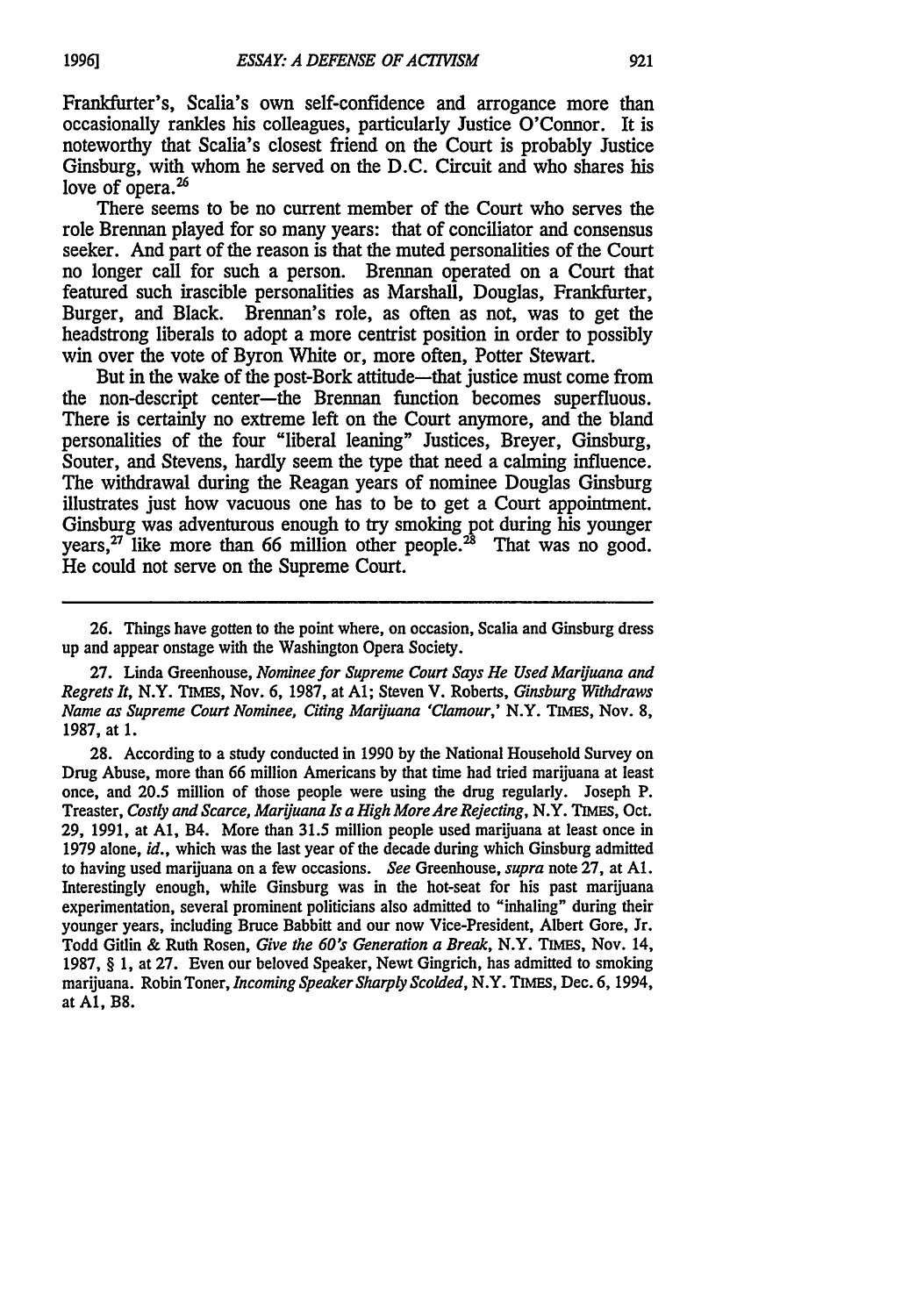Rehnquist, the only current Justice not to come directly from the appellate bench, is a decent man. That is why it is often hard to figure out why his conservatism is so consistent and doctrinaire. My image of him is formed by a wonderful scene I witnessed at a Washington, D.C. intersection one fine afternoon, when a motorist stopped, rolled down the window, and called out to the then newly appointed Chief Justice. I was a few steps behind him on the street and my reaction at first was how horrible that the man could not walk down the street without people honking and bothering him. But the Chief Justice stuck his head inside the window and though I could not hear the conversation, I could see him gesturing. Then the window rolled up and the car ventured off. By that time I had caught up with him on the corner. Rehnquist looked at me sheepishly and said, "He wanted to know how to get to Georgetown."

If the word that is most often used to describe Brennan is "conciliator," Rehnquist's legacy will certainly be one of "consistency"-a harsher judgment might be "arrested growth development." No Justice in history has changed less on the bench during his or her tenure. Most are like painters who start with self-portraits and end up with Cubism. Rehnquist started out drawing still-lifes and ended up with still-lifes. In the last few years, Rehnquist has not totally enjoyed his life on the Court. Unable to change on the Court, he is now said to realize that the only way he can move on is by leaving the Court, after which he hopes to indulge his love of writing history. He has stayed on the Court as long as he has, it is fair to say, at the request of clerks who do not want his successor to be appointed by a Democratic president. The 1996 election will determine that, because Rehnquist will not last another four years.

Whether Rehnquist will leave the Court, when will he go, and questions that surround him show the folly of the argument about shifting power blocs and the virtuousness of a center that only "holds." It was believed in some circles that when Reagan took over and the Court was old, new conservative Justices would undo the liberal reforms of the Warren-Brennan Court. But several Justices, particularly Souter, Kennedy, and O'Connor, have been wise enough to realize that that is no way to run a nation of law.29

Are we to have a Court that will overturn *Roe v. Wade*<sup>30</sup> by a 5-4 vote, only to have another Court ten years hence put it back by a 5-4 vote? If there is anything the new centrist Justices seem to understand, it is that to overturn such a controversial precedent there must be popular support, and the division among the Justices must be slight, 7-2 at worst.

<sup>29.</sup> It is amazing to contemplate how O'Connor and Souter have already journeyed a greater distance philosophically in just a few years, while Rehnquist never went anywhere. But that is a subject for another essay.

<sup>30. 410</sup> U.S. 113 (1973).